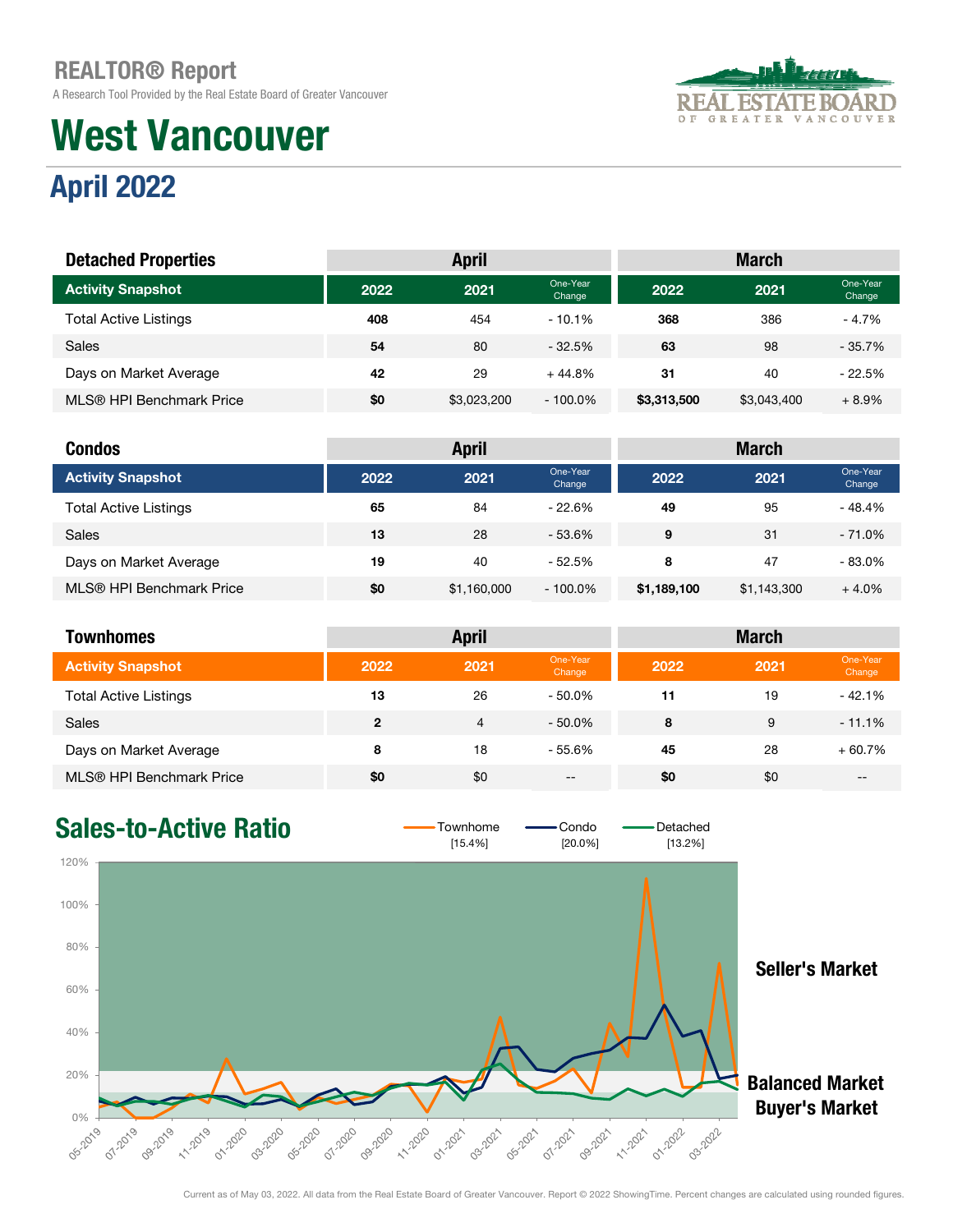A Research Tool Provided by the Real Estate Board of Greater Vancouver



## West Vancouver

## Detached Properties Report – April 2022

| <b>Price Range</b>          | <b>Sales</b> | <b>Active</b><br><b>Listings</b> | <b>Avg Days</b><br>on Market |
|-----------------------------|--------------|----------------------------------|------------------------------|
| \$99,999 and Below          | U            | n                                | ŋ                            |
| \$100,000 to \$199,999      | $\Omega$     |                                  | $\Omega$                     |
| \$200,000 to \$399,999      | 1            | 1                                | 12                           |
| \$400,000 to \$899,999      | <sup>0</sup> | O                                | $\Omega$                     |
| \$900,000 to \$1,499,999    | U            | n                                | O                            |
| \$1,500,000 to \$1,999,999  | 1            | 3                                | 191                          |
| \$2,000,000 to \$2,999,999  | 23           | 61                               | 15                           |
| \$3,000,000 and \$3,999,999 | 13           | 90                               | 37                           |
| \$4,000,000 to \$4,999,999  | 8            | 74                               | 78                           |
| \$5,000,000 and Above       | 8            | 178                              | 74                           |
| <b>TOTAL</b>                | 54           | 408                              | 42                           |

Sales **-Active Listings - MLS® HPI Benchmark Price** 

| <b>Price Range</b>          | <b>Sales</b> | <b>Active</b><br><b>Listings</b> | <b>Avg Days</b><br>on Market | Neighbourhood               | <b>Sales</b>   | Active<br><b>Listings</b> | <b>Benchmark</b><br><b>Price</b> | One-Year<br>Change       |
|-----------------------------|--------------|----------------------------------|------------------------------|-----------------------------|----------------|---------------------------|----------------------------------|--------------------------|
| \$99,999 and Below          | 0            | 0                                | $\pmb{0}$                    | Altamont                    | $\mathbf{1}$   | 18                        | \$0                              | $-100.0%$                |
| \$100,000 to \$199,999      | 0            | $\mathbf{1}$                     | $\pmb{0}$                    | Ambleside                   | 8              | 34                        | \$0                              | $-100.0%$                |
| \$200,000 to \$399,999      | $\mathbf{1}$ | $\mathbf{1}$                     | 12                           | Bayridge                    | 3              | 10                        | \$0                              | $-100.0%$                |
| \$400,000 to \$899,999      | $\pmb{0}$    | 0                                | $\pmb{0}$                    | <b>British Properties</b>   | 3              | 89                        | \$0                              | $-100.0%$                |
| \$900,000 to \$1,499,999    | 0            | 0                                | $\mathbf 0$                  | Canterbury WV               | $\overline{c}$ | 5                         | \$0                              | ۰.                       |
| \$1,500,000 to \$1,999,999  | $\mathbf{1}$ | 3                                | 191                          | Caulfeild                   | $\overline{7}$ | 20                        | \$0                              | $-100.0%$                |
| \$2,000,000 to \$2,999,999  | 23           | 61                               | 15                           | Cedardale                   | 3              | $\overline{c}$            | \$0                              | $-100.0%$                |
| \$3,000,000 and \$3,999,999 | 13           | 90                               | 37                           | Chartwell                   | $\pmb{0}$      | 35                        | \$0                              | $-100.0%$                |
| \$4,000,000 to \$4,999,999  | 8            | 74                               | 78                           | Chelsea Park                | $\pmb{0}$      | 4                         | \$0                              | $\overline{\phantom{a}}$ |
| \$5,000,000 and Above       | 8            | 178                              | 74                           | Cypress                     | $\pmb{0}$      | 4                         | \$0                              | $-100.0%$                |
| <b>TOTAL</b>                | 54           | 408                              | 42                           | <b>Cypress Park Estates</b> | 3              | 11                        | \$0                              | $-100.0%$                |
|                             |              |                                  |                              | Deer Ridge WV               | $\pmb{0}$      | 0                         | \$0                              | --                       |
|                             |              |                                  |                              | Dundarave                   | 5              | 23                        | \$0                              | $-100.0%$                |
|                             |              |                                  |                              | Eagle Harbour               | $\overline{c}$ | 15                        | \$0                              | $-100.0%$                |
|                             |              |                                  |                              | Eagleridge                  | 1              | 5                         | \$0                              | $\overline{\phantom{a}}$ |
|                             |              |                                  |                              | <b>Furry Creek</b>          | $\pmb{0}$      | 4                         | \$0                              | $\overline{\phantom{a}}$ |
|                             |              |                                  |                              | Gleneagles                  | $\mathbf{1}$   | 12                        | \$0                              | $-100.0%$                |
|                             |              |                                  |                              | Glenmore                    | $\overline{2}$ | 14                        | \$0                              | $-100.0%$                |
|                             |              |                                  |                              | Horseshoe Bay WV            | $\mathbf{1}$   | 3                         | \$0                              | $-100.0%$                |
|                             |              |                                  |                              | Howe Sound                  | $\overline{2}$ | 3                         | \$0                              | $-100.0%$                |
|                             |              |                                  |                              | Lions Bay                   | 0              | 8                         | \$0                              | $-100.0%$                |
|                             |              |                                  |                              | Olde Caulfeild              | 1              | 8                         | \$0                              | ÷                        |
|                             |              |                                  |                              | Panorama Village            | $\pmb{0}$      | 1                         | \$0                              | $\overline{\phantom{a}}$ |
|                             |              |                                  |                              | Park Royal                  | 1              | 5                         | \$0                              | ÷                        |
|                             |              |                                  |                              | Passage Island              | $\pmb{0}$      | 0                         | \$0                              | $\overline{\phantom{a}}$ |
|                             |              |                                  |                              | Queens                      | $\overline{c}$ | 17                        | \$0                              | $-100.0%$                |
|                             |              |                                  |                              | Rockridge                   | $\mathbf{1}$   | 3                         | \$0                              | --                       |
|                             |              |                                  |                              | Sandy Cove                  | 1              | $\overline{c}$            | \$0                              | --                       |
|                             |              |                                  |                              | Sentinel Hill               | $\mathbf{1}$   | 9                         | \$0                              | $-100.0%$                |
|                             |              |                                  |                              | <b>Upper Caulfeild</b>      | $\overline{c}$ | $\overline{7}$            | \$0                              | $-100.0%$                |
|                             |              |                                  |                              | West Bay                    | $\pmb{0}$      | 6                         | \$0                              | $-100.0%$                |
|                             |              |                                  |                              | Westhill                    | $\pmb{0}$      | $\boldsymbol{9}$          | \$0                              | $-100.0%$                |
|                             |              |                                  |                              | Westmount WV                | $\mathsf 0$    | 11                        | \$0                              | $-100.0%$                |
|                             |              |                                  |                              | <b>Whitby Estates</b>       | $\mathbf{1}$   | $\overline{7}$            | \$0                              | $\overline{\phantom{a}}$ |
|                             |              |                                  |                              | Whytecliff                  | $\mathbf 0$    | 4                         | \$0                              | $-100.0%$                |
|                             |              |                                  |                              | <b>TOTAL*</b>               | 54             | 408                       |                                  | --                       |

\* This represents the total of the West Vancouver area, not the sum of the areas above.

#### Detached Homes - West Vancouver



Current as of May 03, 2022. All data from the Real Estate Board of Greater Vancouver. Report © 2022 ShowingTime. Percent changes are calculated using rounded figures.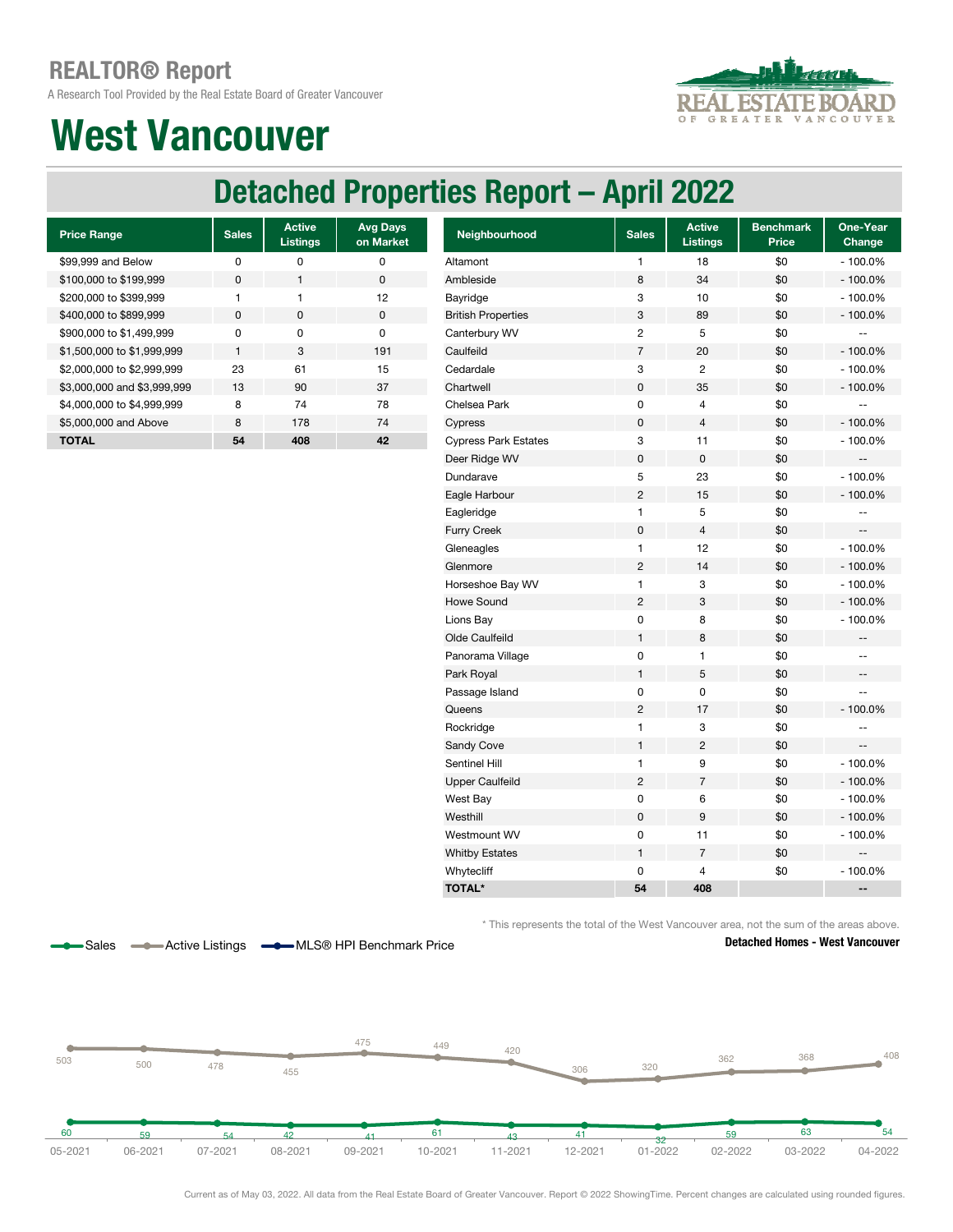A Research Tool Provided by the Real Estate Board of Greater Vancouver

## West Vancouver



### Condo Report – April 2022

| <b>Price Range</b>          | <b>Sales</b>   | <b>Active</b><br><b>Listings</b> | <b>Avg Days</b><br>on Market |
|-----------------------------|----------------|----------------------------------|------------------------------|
| \$99,999 and Below          | ŋ              | ŋ                                | ŋ                            |
| \$100,000 to \$199,999      | <sup>0</sup>   | O                                | 0                            |
| \$200,000 to \$399,999      | n              | 1                                | O                            |
| \$400,000 to \$899,999      | $\overline{4}$ | 14                               | 8                            |
| \$900,000 to \$1,499,999    | 5              | 14                               | 10                           |
| \$1,500,000 to \$1,999,999  | $\mathbf{1}$   | 16                               | 7                            |
| \$2,000,000 to \$2,999,999  |                | 10                               | 7                            |
| \$3,000,000 and \$3,999,999 | 2              | 4                                | 75                           |
| \$4,000,000 to \$4,999,999  | <sup>n</sup>   | 2                                | O                            |
| \$5,000,000 and Above       | $\Omega$       | $\overline{4}$                   | $\Omega$                     |
| <b>TOTAL</b>                | 13             | 65                               | 19                           |

Sales **-Active Listings - MLS® HPI Benchmark Price** 

| <b>Price Range</b>          | <b>Sales</b>   | <b>Active</b><br><b>Listings</b> | <b>Avg Days</b><br>on Market | Neighbourhood               | <b>Sales</b> | <b>Active</b><br><b>Listings</b> | <b>Benchmark</b><br>Price | One-Year<br>Change       |
|-----------------------------|----------------|----------------------------------|------------------------------|-----------------------------|--------------|----------------------------------|---------------------------|--------------------------|
| \$99,999 and Below          | $\pmb{0}$      | 0                                | $\pmb{0}$                    | Altamont                    | 0            | 0                                | \$0                       | ÷-                       |
| \$100,000 to \$199,999      | $\pmb{0}$      | $\pmb{0}$                        | $\pmb{0}$                    | Ambleside                   | 9            | 21                               | \$0                       | $-100.0%$                |
| \$200,000 to \$399,999      | $\pmb{0}$      | $\mathbf{1}$                     | $\pmb{0}$                    | Bayridge                    | $\mathsf 0$  | $\mathsf 0$                      | \$0                       | --                       |
| \$400,000 to \$899,999      | $\overline{4}$ | 14                               | $\bf 8$                      | <b>British Properties</b>   | $\pmb{0}$    | $\mathbf 0$                      | \$0                       | $\qquad \qquad -$        |
| \$900,000 to \$1,499,999    | 5              | 14                               | $10$                         | Canterbury WV               | $\pmb{0}$    | $\pmb{0}$                        | \$0                       | $\qquad \qquad -$        |
| \$1,500,000 to \$1,999,999  | $\mathbf{1}$   | 16                               | $\overline{7}$               | Caulfeild                   | $\pmb{0}$    | $\pmb{0}$                        | \$0                       | --                       |
| \$2,000,000 to \$2,999,999  | $\mathbf{1}$   | 10                               | $\overline{7}$               | Cedardale                   | $\pmb{0}$    | 5                                | \$0                       | $\overline{\phantom{a}}$ |
| \$3,000,000 and \$3,999,999 | $\sqrt{2}$     | $\overline{4}$                   | 75                           | Chartwell                   | $\pmb{0}$    | $\pmb{0}$                        | \$0                       | $\overline{\phantom{a}}$ |
| \$4,000,000 to \$4,999,999  | $\pmb{0}$      | $\overline{2}$                   | $\pmb{0}$                    | Chelsea Park                | $\mathsf 0$  | $\pmb{0}$                        | \$0                       | $\overline{a}$           |
| \$5,000,000 and Above       | $\pmb{0}$      | $\overline{4}$                   | $\pmb{0}$                    | Cypress                     | $\pmb{0}$    | $\mathsf 0$                      | \$0                       | $\overline{a}$           |
| <b>TOTAL</b>                | 13             | 65                               | 19                           | <b>Cypress Park Estates</b> | $\pmb{0}$    | 3                                | \$0                       | $-100.0%$                |
|                             |                |                                  |                              | Deer Ridge WV               | $\pmb{0}$    | $\pmb{0}$                        | \$0                       |                          |
|                             |                |                                  |                              | Dundarave                   | $\mathbf{1}$ | 15                               | \$0                       | $-100.0%$                |
|                             |                |                                  |                              | Eagle Harbour               | $\pmb{0}$    | $\pmb{0}$                        | \$0                       | --                       |
|                             |                |                                  |                              | Eagleridge                  | $\mathsf 0$  | $\pmb{0}$                        | \$0                       | ÷-                       |
|                             |                |                                  |                              | <b>Furry Creek</b>          | $\pmb{0}$    | $\pmb{0}$                        | \$0                       | $\overline{\phantom{a}}$ |
|                             |                |                                  |                              | Gleneagles                  | $\pmb{0}$    | $\pmb{0}$                        | \$0                       | $-$                      |
|                             |                |                                  |                              | Glenmore                    | $\pmb{0}$    | $\pmb{0}$                        | \$0                       | $\overline{\phantom{a}}$ |
|                             |                |                                  |                              | Horseshoe Bay WV            | 0            | 6                                | \$0                       | $-$                      |
|                             |                |                                  |                              | <b>Howe Sound</b>           | $\pmb{0}$    | $\pmb{0}$                        | \$0                       | --                       |
|                             |                |                                  |                              | Lions Bay                   | $\pmb{0}$    | 0                                | \$0                       | $\qquad \qquad -$        |
|                             |                |                                  |                              | Olde Caulfeild              | $\pmb{0}$    | $\mathsf 0$                      | \$0                       | $\overline{a}$           |
|                             |                |                                  |                              | Panorama Village            | $\mathbf{1}$ | $\overline{4}$                   | \$0                       | $-100.0%$                |
|                             |                |                                  |                              | Park Royal                  | $\sqrt{2}$   | 10                               | \$0                       | $-100.0%$                |
|                             |                |                                  |                              | Passage Island              | 0            | $\pmb{0}$                        | \$0                       | --                       |
|                             |                |                                  |                              | Queens                      | $\pmb{0}$    | $\pmb{0}$                        | \$0                       | --                       |
|                             |                |                                  |                              | Rockridge                   | $\pmb{0}$    | 0                                | \$0                       | $\overline{\phantom{a}}$ |
|                             |                |                                  |                              | Sandy Cove                  | $\pmb{0}$    | $\pmb{0}$                        | \$0                       | --                       |
|                             |                |                                  |                              | Sentinel Hill               | $\pmb{0}$    | 0                                | \$0                       | $\mathbf{u}$             |
|                             |                |                                  |                              | <b>Upper Caulfeild</b>      | $\pmb{0}$    | $\pmb{0}$                        | \$0                       | --                       |
|                             |                |                                  |                              | West Bay                    | $\pmb{0}$    | 0                                | \$0                       | $-$                      |
|                             |                |                                  |                              | Westhill                    | $\pmb{0}$    | $\pmb{0}$                        | \$0                       | --                       |
|                             |                |                                  |                              | Westmount WV                | $\pmb{0}$    | 0                                | \$0                       | $-$                      |
|                             |                |                                  |                              | <b>Whitby Estates</b>       | $\pmb{0}$    | $\mathbf{1}$                     | \$0                       | $-$                      |
|                             |                |                                  |                              | Whytecliff                  | $\pmb{0}$    | 0                                | \$0                       | $-$                      |
|                             |                |                                  |                              | <b>TOTAL*</b>               | 13           | 65                               | \$0                       | $-100.0%$                |

\* This represents the total of the West Vancouver area, not the sum of the areas above.





Current as of May 03, 2022. All data from the Real Estate Board of Greater Vancouver. Report © 2022 ShowingTime. Percent changes are calculated using rounded figures.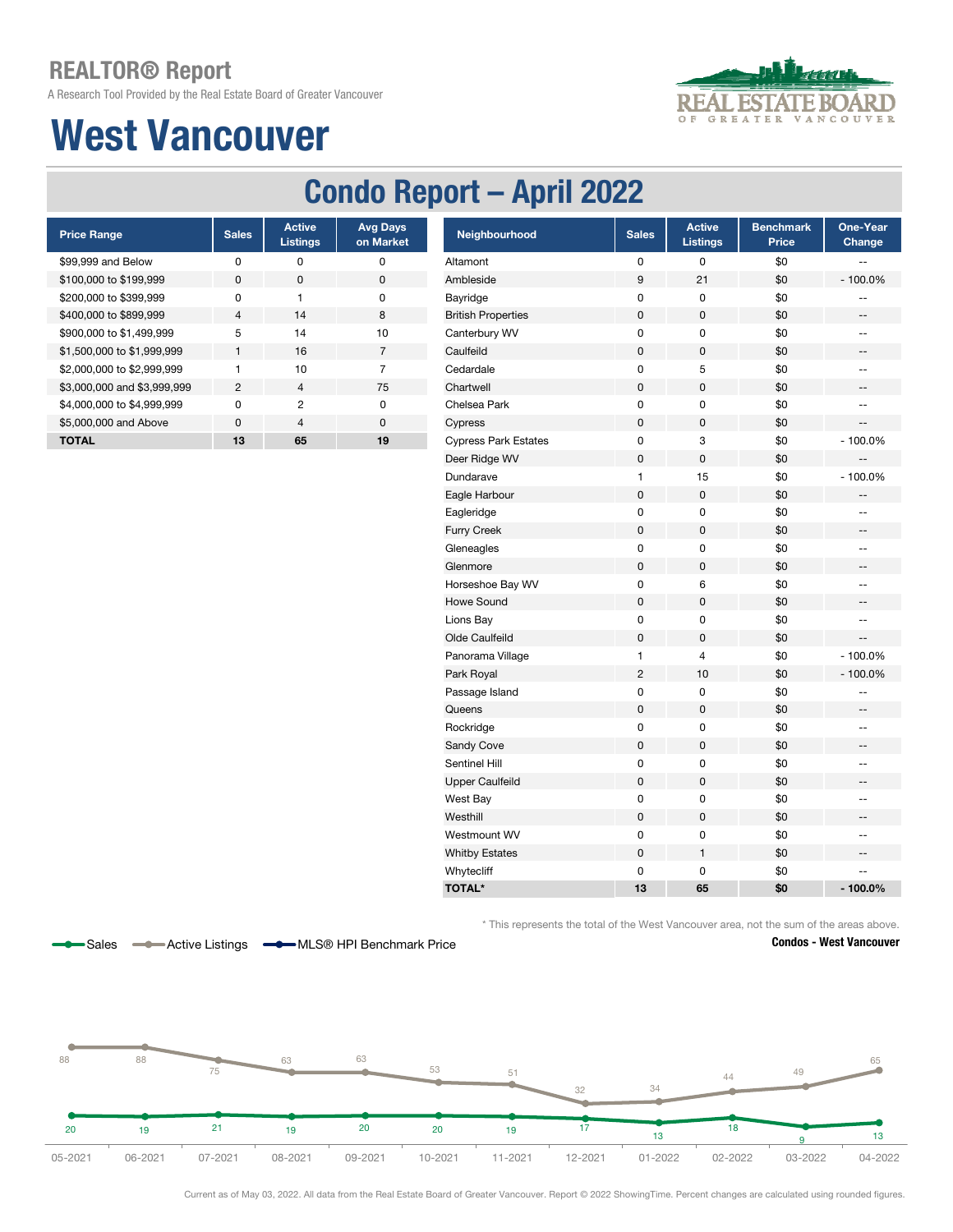A Research Tool Provided by the Real Estate Board of Greater Vancouver

## West Vancouver



## Townhomes Report – April 2022

| <b>Price Range</b>          | <b>Sales</b> | <b>Active</b><br><b>Listings</b> | Days on<br><b>Market</b> |
|-----------------------------|--------------|----------------------------------|--------------------------|
| \$99,999 and Below          | U            | ŋ                                | ŋ                        |
| \$100,000 to \$199,999      | <sup>0</sup> | O                                | $\Omega$                 |
| \$200,000 to \$399,999      | U            | n                                | ŋ                        |
| \$400,000 to \$899,999      | $\Omega$     | O                                | $\Omega$                 |
| \$900,000 to \$1,499,999    | U            |                                  | $\Omega$                 |
| \$1,500,000 to \$1,999,999  | 2            | 3                                | 8                        |
| \$2,000,000 to \$2,999,999  | <sup>n</sup> | 6                                | O                        |
| \$3,000,000 and \$3,999,999 | <sup>0</sup> | 3                                | $\Omega$                 |
| \$4,000,000 to \$4,999,999  | <sup>n</sup> | O                                | <sup>n</sup>             |
| \$5,000,000 and Above       | <sup>0</sup> | $\Omega$                         | $\Omega$                 |
| TOTAL                       | 2            | 13                               | 8                        |

| <b>Price Range</b>          | <b>Sales</b>   | <b>Active</b><br><b>Listings</b> | Days on<br><b>Market</b> | Neighbourhood               | <b>Sales</b>   | <b>Active</b><br><b>Listings</b> | <b>Benchmark</b><br><b>Price</b> | <b>One-Year</b><br>Change |
|-----------------------------|----------------|----------------------------------|--------------------------|-----------------------------|----------------|----------------------------------|----------------------------------|---------------------------|
| \$99,999 and Below          | $\pmb{0}$      | $\mathsf 0$                      | $\pmb{0}$                | Altamont                    | $\pmb{0}$      | 0                                | \$0                              | $\overline{\phantom{a}}$  |
| \$100,000 to \$199,999      | $\mathsf 0$    | $\mathbf 0$                      | $\pmb{0}$                | Ambleside                   | $\mathbf{1}$   | $\overline{c}$                   | \$0                              | $\overline{\phantom{a}}$  |
| \$200,000 to \$399,999      | 0              | 0                                | $\pmb{0}$                | Bayridge                    | $\pmb{0}$      | 0                                | \$0                              | $\overline{\phantom{a}}$  |
| \$400,000 to \$899,999      | $\pmb{0}$      | $\mathbf 0$                      | $\pmb{0}$                | <b>British Properties</b>   | $\mathbf 0$    | 0                                | \$0                              | $\overline{\phantom{a}}$  |
| \$900,000 to \$1,499,999    | 0              | $\mathbf{1}$                     | $\pmb{0}$                | Canterbury WV               | $\pmb{0}$      | 0                                | \$0                              | $\overline{\phantom{a}}$  |
| \$1,500,000 to \$1,999,999  | $\overline{2}$ | 3                                | 8                        | Caulfeild                   | $\pmb{0}$      | 0                                | \$0                              | $\overline{\phantom{a}}$  |
| \$2,000,000 to \$2,999,999  | $\pmb{0}$      | 6                                | $\mathbf 0$              | Cedardale                   | 0              | 0                                | \$0                              | $\overline{\phantom{a}}$  |
| \$3,000,000 and \$3,999,999 | $\mathsf 0$    | 3                                | $\pmb{0}$                | Chartwell                   | $\pmb{0}$      | $\mathsf 0$                      | \$0                              | $\overline{\phantom{a}}$  |
| \$4,000,000 to \$4,999,999  | $\pmb{0}$      | $\pmb{0}$                        | $\pmb{0}$                | Chelsea Park                | $\pmb{0}$      | 0                                | \$0                              | $\overline{\phantom{a}}$  |
| \$5,000,000 and Above       | $\pmb{0}$      | $\pmb{0}$                        | $\pmb{0}$                | Cypress                     | $\pmb{0}$      | $\mathsf 0$                      | \$0                              | --                        |
| <b>TOTAL</b>                | $\mathbf{2}$   | 13                               | 8                        | <b>Cypress Park Estates</b> | $\pmb{0}$      | 0                                | \$0                              | $\overline{\phantom{a}}$  |
|                             |                |                                  |                          | Deer Ridge WV               | $\pmb{0}$      | 0                                | \$0                              | $\overline{\phantom{a}}$  |
|                             |                |                                  |                          | Dundarave                   | $\pmb{0}$      | $\overline{c}$                   | \$0                              | $\overline{\phantom{a}}$  |
|                             |                |                                  |                          | Eagle Harbour               | $\pmb{0}$      | $\mathsf 0$                      | \$0                              | $\overline{\phantom{a}}$  |
|                             |                |                                  |                          | Eagleridge                  | $\pmb{0}$      | 0                                | \$0                              | $\overline{\phantom{a}}$  |
|                             |                |                                  |                          | Furry Creek                 | $\pmb{0}$      | $\mathbf{1}$                     | \$0                              | $\overline{\phantom{a}}$  |
|                             |                |                                  |                          | Gleneagles                  | $\pmb{0}$      | 0                                | \$0                              | $\qquad \qquad -$         |
|                             |                |                                  |                          | Glenmore                    | $\mathbf{1}$   | $\mathbf 0$                      | \$0                              | $\overline{\phantom{a}}$  |
|                             |                |                                  |                          | Horseshoe Bay WV            | $\pmb{0}$      | $\mathsf 0$                      | \$0                              | Ξ.                        |
|                             |                |                                  |                          | <b>Howe Sound</b>           | $\mathbf 0$    | $\overline{c}$                   | \$0                              | $\overline{\phantom{a}}$  |
|                             |                |                                  |                          | Lions Bay                   | $\pmb{0}$      | $\mathsf 0$                      | \$0                              | $\overline{a}$            |
|                             |                |                                  |                          | Olde Caulfeild              | $\mathbf 0$    | $\mathsf{O}\xspace$              | \$0                              | $-\, -$                   |
|                             |                |                                  |                          | Panorama Village            | $\pmb{0}$      | 2                                | \$0                              | $\overline{\phantom{a}}$  |
|                             |                |                                  |                          | Park Royal                  | $\mathbf 0$    | $\overline{2}$                   | \$0                              | $\overline{\phantom{a}}$  |
|                             |                |                                  |                          | Passage Island              | $\pmb{0}$      | 0                                | \$0                              | $\overline{\phantom{a}}$  |
|                             |                |                                  |                          | Queens                      | $\mathbf 0$    | 0                                | \$0                              | $\overline{\phantom{a}}$  |
|                             |                |                                  |                          | Rockridge                   | $\pmb{0}$      | 0                                | \$0                              | $\overline{\phantom{a}}$  |
|                             |                |                                  |                          | Sandy Cove                  | $\pmb{0}$      | 0                                | \$0                              | --                        |
|                             |                |                                  |                          | Sentinel Hill               | 0              | 0                                | \$0                              | $\overline{\phantom{a}}$  |
|                             |                |                                  |                          | <b>Upper Caulfeild</b>      | $\pmb{0}$      | $\mathsf{O}\xspace$              | \$0                              | $\overline{\phantom{a}}$  |
|                             |                |                                  |                          | West Bay                    | 0              | 0                                | \$0                              | $\mathbf{u}$              |
|                             |                |                                  |                          | Westhill                    | $\pmb{0}$      | $\mathsf 0$                      | \$0                              | $\overline{\phantom{a}}$  |
|                             |                |                                  |                          | Westmount WV                | 0              | 0                                | \$0                              | $\overline{\phantom{a}}$  |
|                             |                |                                  |                          | <b>Whitby Estates</b>       | $\pmb{0}$      | $\overline{c}$                   | \$0                              | $\overline{\phantom{m}}$  |
|                             |                |                                  |                          | Whytecliff                  | $\pmb{0}$      | 0                                | \$0                              | $\overline{\phantom{a}}$  |
|                             |                |                                  |                          | <b>TOTAL*</b>               | $\overline{2}$ | 13                               | \$0                              | $\overline{\phantom{a}}$  |

\* This represents the total of the West Vancouver area, not the sum of the areas above.



Sales **-Active Listings --**MLS® HPI Benchmark Price

Townhomes - West Vancouver



Current as of May 03, 2022. All data from the Real Estate Board of Greater Vancouver. Report © 2022 ShowingTime. Percent changes are calculated using rounded figures.